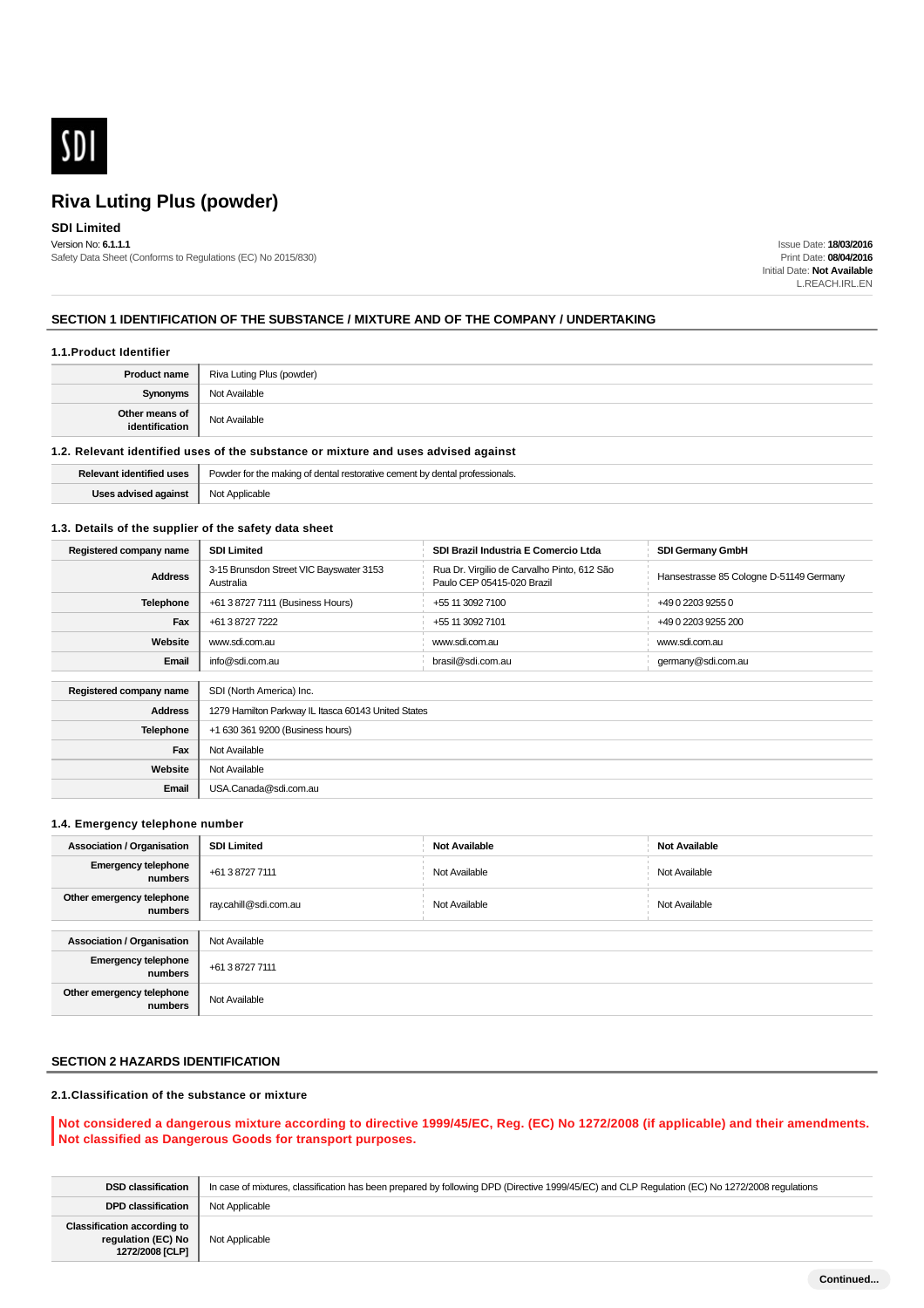## **2.2. Label elements**

| z.z. Label elements                                              |                                                                                                               |
|------------------------------------------------------------------|---------------------------------------------------------------------------------------------------------------|
| <b>CLP label elements</b>                                        | Not Applicable                                                                                                |
| <b>SIGNAL WORD</b><br>                                           | <b>NOT APPLICABLE</b>                                                                                         |
| Hazard statement(s)                                              |                                                                                                               |
| Not Applicable                                                   |                                                                                                               |
| Supplementary statement(s)                                       |                                                                                                               |
| Not Applicable                                                   |                                                                                                               |
| <b>Precautionary statement(s) Prevention</b>                     |                                                                                                               |
| Not Applicable                                                   |                                                                                                               |
| <b>Precautionary statement(s) Response</b>                       |                                                                                                               |
| Not Applicable                                                   |                                                                                                               |
| <b>Precautionary statement(s) Storage</b>                        |                                                                                                               |
| Not Applicable                                                   |                                                                                                               |
| Precautionary statement(s) Disposal                              |                                                                                                               |
| Not Applicable                                                   |                                                                                                               |
| 2.3. Other hazards                                               |                                                                                                               |
| Ingestion may produce health damage*.                            |                                                                                                               |
| Cumulative effects may result following exposure*.               |                                                                                                               |
| May produce discomfort of the eyes, respiratory tract and skin*. |                                                                                                               |
|                                                                  | REACh - Art.57-59: The mixture does not contain Substances of Very High Concern (SVHC) at the SDS print date. |
|                                                                  |                                                                                                               |
|                                                                  | <b>SECTION 3 COMPOSITION / INFORMATION ON INGREDIENTS</b>                                                     |

#### **3.1.Substances**

See 'Composition on ingredients' in Section 3.2

#### **3.2.Mixtures**

| <b>1.CAS No</b><br>2.EC No<br>3. Index No<br><b>4.REACH No</b>               |         | %[weight]                                                                                                                                                                                        | Name            | Classification according to directive 67/548/EEC<br>[DSD] | Classification according to regulation (EC) No 1272/2008<br>[CLP] |
|------------------------------------------------------------------------------|---------|--------------------------------------------------------------------------------------------------------------------------------------------------------------------------------------------------|-----------------|-----------------------------------------------------------|-------------------------------------------------------------------|
| 1. Not Available<br>2. Not Available<br>3. Not Available<br>4. Not Available |         | 95-100                                                                                                                                                                                           | glass<br>powder | Not Applicable                                            | Not Applicable                                                    |
|                                                                              | Legend: | 1. Classification by vendor; 2. Classification drawn from EC Directive 67/548/EEC - Annex I ; 3. Classification drawn from EC Directive 1272/2008 - Annex VI<br>4. Classification drawn from C&L |                 |                                                           |                                                                   |

## **SECTION 4 FIRST AID MEASURES**

### **4.1. Description of first aid measures**

| General             | If skin or hair contact occurs:<br>Flush skin and hair with running water (and soap if available).<br>▶ Seek medical attention in event of irritation.<br>If this product comes in contact with the eyes:<br>▶ Wash out immediately with fresh running water.<br>Ensure complete irrigation of the eye by keeping eyelids apart and away from eye and moving the eyelids by occasionally lifting the upper and lower lids.<br>► Seek medical attention without delay; if pain persists or recurs seek medical attention.<br>▶ Removal of contact lenses after an eye injury should only be undertaken by skilled personnel.<br>If fumes or combustion products are inhaled remove from contaminated area.<br>$\blacktriangleright$ Seek medical attention.<br>$\blacktriangleright$ Immediately give a glass of water.<br>First aid is not generally required. If in doubt, contact a Poisons Information Centre or a doctor.<br>Seek medical attention. |
|---------------------|----------------------------------------------------------------------------------------------------------------------------------------------------------------------------------------------------------------------------------------------------------------------------------------------------------------------------------------------------------------------------------------------------------------------------------------------------------------------------------------------------------------------------------------------------------------------------------------------------------------------------------------------------------------------------------------------------------------------------------------------------------------------------------------------------------------------------------------------------------------------------------------------------------------------------------------------------------|
| <b>Eye Contact</b>  | If this product comes in contact with the eyes:<br>• Wash out immediately with fresh running water.<br>Ensure complete irrigation of the eye by keeping eyelids apart and away from eye and moving the eyelids by occasionally lifting the upper and lower lids.<br>► Seek medical attention without delay; if pain persists or recurs seek medical attention.<br>► Removal of contact lenses after an eye injury should only be undertaken by skilled personnel.                                                                                                                                                                                                                                                                                                                                                                                                                                                                                        |
| <b>Skin Contact</b> | If skin or hair contact occurs:<br>Flush skin and hair with running water (and soap if available).<br>▶ Seek medical attention in event of irritation.                                                                                                                                                                                                                                                                                                                                                                                                                                                                                                                                                                                                                                                                                                                                                                                                   |
| Inhalation          | If fumes or combustion products are inhaled remove from contaminated area.<br>▶ Seek medical attention.                                                                                                                                                                                                                                                                                                                                                                                                                                                                                                                                                                                                                                                                                                                                                                                                                                                  |
| Ingestion           | $\blacktriangleright$ Immediately give a glass of water.<br>First aid is not generally required. If in doubt, contact a Poisons Information Centre or a doctor.<br>Seek medical attention.                                                                                                                                                                                                                                                                                                                                                                                                                                                                                                                                                                                                                                                                                                                                                               |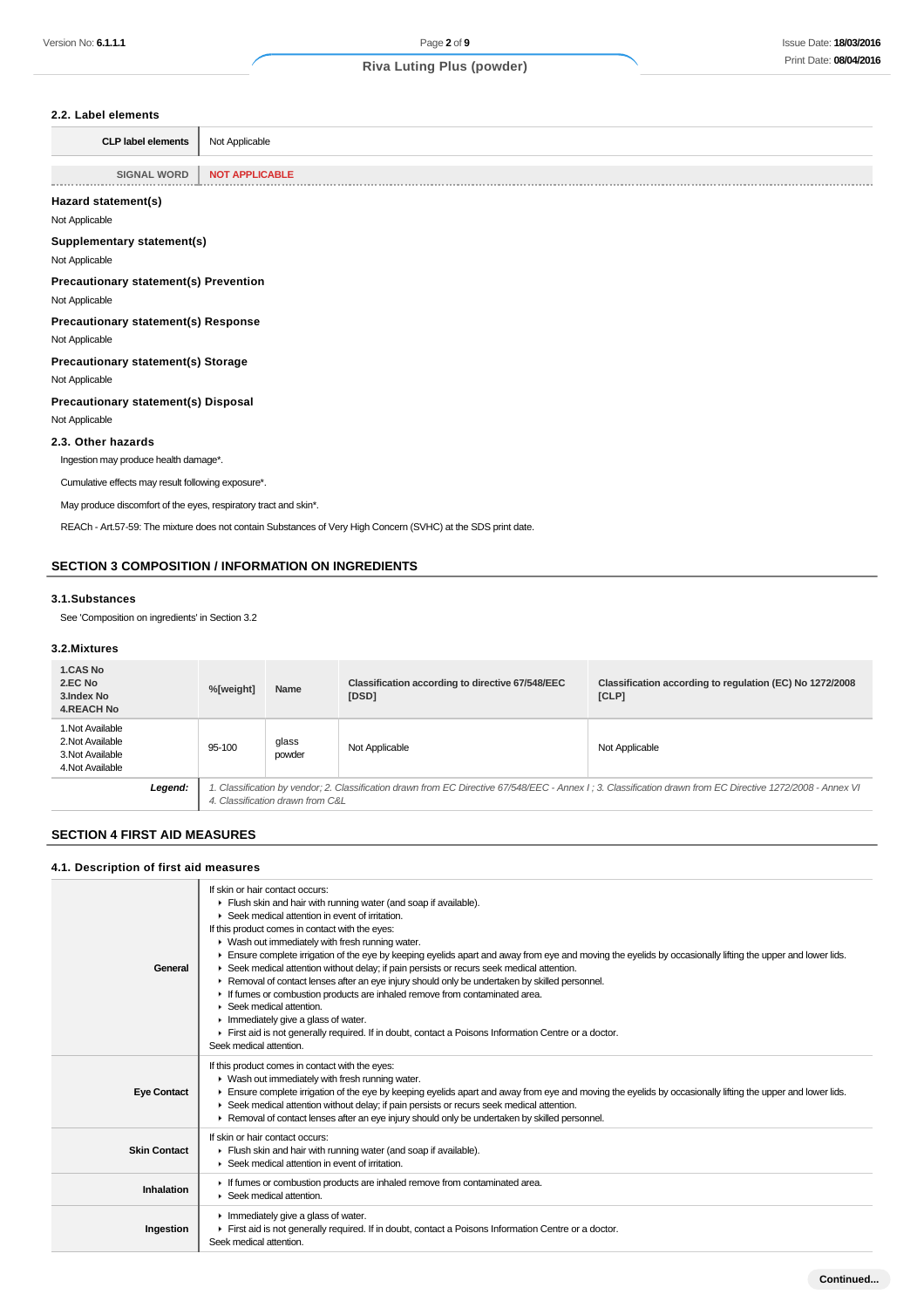**4.2 Most important symptoms and effects, both acute and delayed**

See Section 11

**4.3. Indication of any immediate medical attention and special treatment needed** Treat symptomatically.

### **SECTION 5 FIREFIGHTING MEASURES**

#### **5.1. Extinguishing media**

Foam is generally ineffective.

#### **5.2. Special hazards arising from the substrate or mixture**

**Fire Incompatibility** None known

| $3.3.$ Auvice for incligate $3$ |                                                                                                                                                                                                                                                                                                                                                                                                                                                                                                                                                          |  |  |  |  |
|---------------------------------|----------------------------------------------------------------------------------------------------------------------------------------------------------------------------------------------------------------------------------------------------------------------------------------------------------------------------------------------------------------------------------------------------------------------------------------------------------------------------------------------------------------------------------------------------------|--|--|--|--|
| <b>Fire Fighting</b>            | Alert Fire Brigade and tell them location and nature of hazard.<br>▶ Wear breathing apparatus plus protective gloves in the event of a fire.<br>Prevent, by any means available, spillage from entering drains or water courses.<br>▶ Use fire fighting procedures suitable for surrounding area.<br>DO NOT approach containers suspected to be hot.<br>• Cool fire exposed containers with water spray from a protected location.<br>If safe to do so, remove containers from path of fire.<br>Equipment should be thoroughly decontaminated after use. |  |  |  |  |
| <b>Fire/Explosion Hazard</b>    | • Combustible.<br>• Slight fire hazard when exposed to heat or flame.<br>► Heating may cause expansion or decomposition leading to violent rupture of containers.<br>• On combustion, may emit toxic fumes of carbon monoxide (CO).<br>• May emit acrid smoke.<br>Mists containing combustible materials may be explosive.<br>May emit poisonous fumes. May emit corrosive fumes. Decomposes on heating and produces; carbon dioxide (CO2)                                                                                                               |  |  |  |  |

### **SECTION 6 ACCIDENTAL RELEASE MEASURES**

**6.1. Personal precautions, protective equipment and emergency procedures**

See section 8

#### **6.2. Environmental precautions**

See section 12

#### **6.3. Methods and material for containment and cleaning up**

| <b>Minor Spills</b> | Clean up all spills immediately.<br>Avoid breathing dust and contact with skin and eyes.<br>▶ Wear protective clothing, gloves, safety glasses and dust respirator.<br>$\blacktriangleright$ Use dry clean up procedures and avoid generating dust.<br>$\triangleright$ Sweep up, shovel up or<br>► Vacuum up (consider explosion-proof machines designed to be grounded during storage and use).<br>Place spilled material in clean, dry, sealable, labelled container.                                                                                                                                                                                                                                                                  |
|---------------------|-------------------------------------------------------------------------------------------------------------------------------------------------------------------------------------------------------------------------------------------------------------------------------------------------------------------------------------------------------------------------------------------------------------------------------------------------------------------------------------------------------------------------------------------------------------------------------------------------------------------------------------------------------------------------------------------------------------------------------------------|
| <b>Major Spills</b> | Moderate hazard.<br><b>CAUTION:</b> Advise personnel in area.<br>Alert Emergency Services and tell them location and nature of hazard.<br>• Control personal contact by wearing protective clothing.<br>► Prevent, by any means available, spillage from entering drains or water courses.<br>Recover product wherever possible.<br>► IF DRY: Use dry clean up procedures and avoid generating dust. Collect residues and place in sealed plastic bags or other containers for disposal. IF<br>WET: Vacuum/shovel up and place in labelled containers for disposal.<br>► ALWAYS: Wash area down with large amounts of water and prevent runoff into drains.<br>If contamination of drains or waterways occurs, advise Emergency Services. |

#### **6.4. Reference to other sections**

Personal Protective Equipment advice is contained in Section 8 of the SDS.

### **SECTION 7 HANDLING AND STORAGE**

#### **7.1. Precautions for safe handling**

| Safe handling | Avoid all personal contact, including inhalation.<br>• Wear protective clothing when risk of exposure occurs.<br>▶ Use in a well-ventilated area.<br>▶ Prevent concentration in hollows and sumps.<br>DO NOT enter confined spaces until atmosphere has been checked.<br>DO NOT allow material to contact humans, exposed food or food utensils.<br>Avoid contact with incompatible materials.<br>• When handling, <b>DO NOT</b> eat, drink or smoke.<br>▶ Keep containers securely sealed when not in use.<br>Avoid physical damage to containers. |  |  |  |  |
|---------------|-----------------------------------------------------------------------------------------------------------------------------------------------------------------------------------------------------------------------------------------------------------------------------------------------------------------------------------------------------------------------------------------------------------------------------------------------------------------------------------------------------------------------------------------------------|--|--|--|--|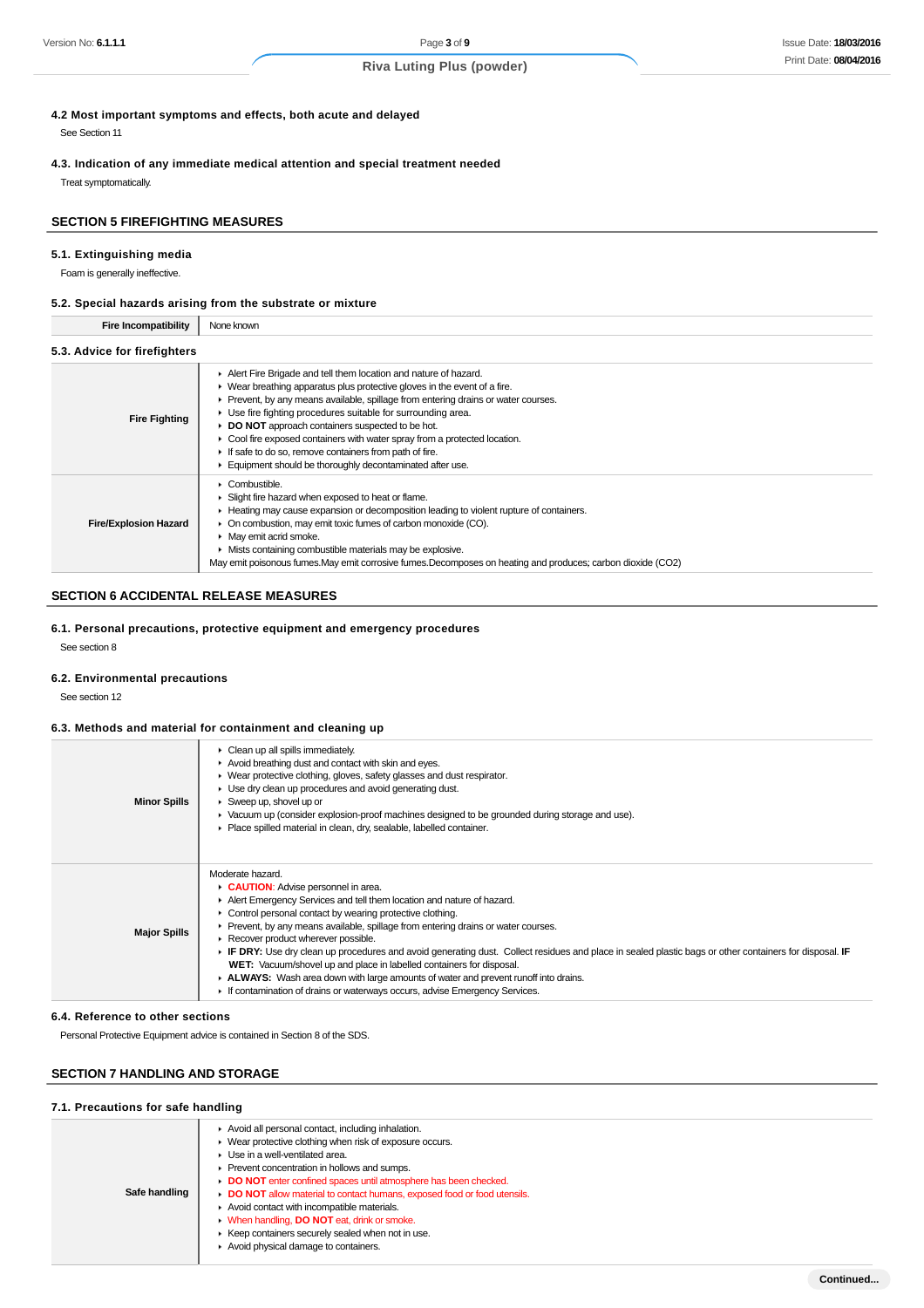|                                  | Always wash hands with soap and water after handling.<br>► Work clothes should be laundered separately. Launder contaminated clothing before re-use.<br>Use good occupational work practice.<br>Observe manufacturer's storage and handling recommendations contained within this SDS. |
|----------------------------------|----------------------------------------------------------------------------------------------------------------------------------------------------------------------------------------------------------------------------------------------------------------------------------------|
|                                  | Atmosphere should be reqularly checked against established exposure standards to ensure safe working conditions are maintained.                                                                                                                                                        |
| Fire and explosion<br>protection | See section 5                                                                                                                                                                                                                                                                          |
| Other information                | Store between 5 and 25 deg. C.<br>Do not store in direct sunlight.<br>Store in a dry and well ventilated-area, away from heat and sunlight.                                                                                                                                            |

#### **7.2. Conditions for safe storage, including any incompatibilities**

| Suitable container      | <b>DO NOT</b> repack. Use containers supplied by manufacturer only<br>Check that containers are clearly labelled and free from leaks |
|-------------------------|--------------------------------------------------------------------------------------------------------------------------------------|
| Storage incompatibility | None known                                                                                                                           |

### **7.3. Specific end use(s)**

See section 1.2

### **SECTION 8 EXPOSURE CONTROLS / PERSONAL PROTECTION**

#### **8.1. Control parameters**

**DERIVED NO EFFECT LEVEL (DNEL)**

## Not Available

**PREDICTED NO EFFECT LEVEL (PNEC)**

## Not Available

### **OCCUPATIONAL EXPOSURE LIMITS (OEL)**

### **INGREDIENT DATA**

| Source                    | Ingredient           | <b>Material name</b> | <b>TWA</b>    | <b>STEL</b>         | Peak          |               | <b>Notes</b>  |
|---------------------------|----------------------|----------------------|---------------|---------------------|---------------|---------------|---------------|
| Not Available             | Not Available        | Not Available        | Not Available | Not Available       | Not Available |               | Not Available |
| <b>EMERGENCY LIMITS</b>   |                      |                      |               |                     |               |               |               |
| Ingredient                | Material name        | TEEL-1               |               | TEEL-2              |               | TEEL-3        |               |
| Riva Luting Plus (powder) | Not Available        |                      | Not Available | Not Available       |               | Not Available |               |
|                           |                      |                      |               |                     |               |               |               |
| Ingredient                | <b>Original IDLH</b> |                      |               | <b>Revised IDLH</b> |               |               |               |
| glass powder              | Not Available        |                      |               | Not Available       |               |               |               |

## **MATERIAL DATA**

### **8.2. Exposure controls**

| 8.2.1. Appropriate<br>engineering controls | Engineering controls are used to remove a hazard or place a barrier between the worker and the hazard. Well-designed engineering controls can be highly<br>effective in protecting workers and will typically be independent of worker interactions to provide this high level of protection.<br>The basic types of engineering controls are:<br>Process controls which involve changing the way a job activity or process is done to reduce the risk.<br>Enclosure and/or isolation of emission source which keeps a selected hazard "physically" away from the worker and ventilation that strategically "adds" and<br>"removes" air in the work environment. Ventilation can remove or dilute an air contaminant if designed properly. The design of a ventilation system must match<br>the particular process and chemical or contaminant in use.<br>Employers may need to use multiple types of controls to prevent employee overexposure.<br>► Local exhaust ventilation is required where solids are handled as powders or crystals; even when particulates are relatively large, a certain proportion will be<br>powdered by mutual friction.<br>If in spite of local exhaust an adverse concentration of the substance in air could occur, respiratory protection should be considered.<br>Such protection might consist of:<br>(a): particle dust respirators, if necessary, combined with an absorption cartridge; |                                    |                                  |  |  |
|--------------------------------------------|-------------------------------------------------------------------------------------------------------------------------------------------------------------------------------------------------------------------------------------------------------------------------------------------------------------------------------------------------------------------------------------------------------------------------------------------------------------------------------------------------------------------------------------------------------------------------------------------------------------------------------------------------------------------------------------------------------------------------------------------------------------------------------------------------------------------------------------------------------------------------------------------------------------------------------------------------------------------------------------------------------------------------------------------------------------------------------------------------------------------------------------------------------------------------------------------------------------------------------------------------------------------------------------------------------------------------------------------------------------------------------------------------------------------------------|------------------------------------|----------------------------------|--|--|
|                                            | (b): filter respirators with absorption cartridge or canister of the right type;<br>(c): fresh-air hoods or masks.<br>Air contaminants generated in the workplace possess varying "escape" velocities which, in turn, determine the "capture velocities" of fresh circulating air<br>required to effectively remove the contaminant.                                                                                                                                                                                                                                                                                                                                                                                                                                                                                                                                                                                                                                                                                                                                                                                                                                                                                                                                                                                                                                                                                          |                                    |                                  |  |  |
|                                            | Type of Contaminant:<br>direct spray, spray painting in shallow booths, drum filling, conveyer loading, crusher dusts, gas discharge (active generation                                                                                                                                                                                                                                                                                                                                                                                                                                                                                                                                                                                                                                                                                                                                                                                                                                                                                                                                                                                                                                                                                                                                                                                                                                                                       |                                    | Air Speed:<br>1-2.5 m/s (200-500 |  |  |
|                                            | into zone of rapid air motion)                                                                                                                                                                                                                                                                                                                                                                                                                                                                                                                                                                                                                                                                                                                                                                                                                                                                                                                                                                                                                                                                                                                                                                                                                                                                                                                                                                                                | $f/min.$ )                         |                                  |  |  |
|                                            | grinding, abrasive blasting, tumbling, high speed wheel generated dusts (released at high initial velocity into zone of very high<br>rapid air motion).                                                                                                                                                                                                                                                                                                                                                                                                                                                                                                                                                                                                                                                                                                                                                                                                                                                                                                                                                                                                                                                                                                                                                                                                                                                                       | 2.5-10 m/s (500-2000<br>$f/min.$ ) |                                  |  |  |
|                                            | Within each range the appropriate value depends on:                                                                                                                                                                                                                                                                                                                                                                                                                                                                                                                                                                                                                                                                                                                                                                                                                                                                                                                                                                                                                                                                                                                                                                                                                                                                                                                                                                           |                                    |                                  |  |  |
|                                            | Lower end of the range                                                                                                                                                                                                                                                                                                                                                                                                                                                                                                                                                                                                                                                                                                                                                                                                                                                                                                                                                                                                                                                                                                                                                                                                                                                                                                                                                                                                        | Upper end of the range             |                                  |  |  |
|                                            |                                                                                                                                                                                                                                                                                                                                                                                                                                                                                                                                                                                                                                                                                                                                                                                                                                                                                                                                                                                                                                                                                                                                                                                                                                                                                                                                                                                                                               |                                    |                                  |  |  |
|                                            | 1: Room air currents minimal or favourable to capture                                                                                                                                                                                                                                                                                                                                                                                                                                                                                                                                                                                                                                                                                                                                                                                                                                                                                                                                                                                                                                                                                                                                                                                                                                                                                                                                                                         | 1: Disturbing room air currents    |                                  |  |  |
|                                            | 2: Contaminants of low toxicity or of nuisance value only.                                                                                                                                                                                                                                                                                                                                                                                                                                                                                                                                                                                                                                                                                                                                                                                                                                                                                                                                                                                                                                                                                                                                                                                                                                                                                                                                                                    | 2: Contaminants of high toxicity   |                                  |  |  |
|                                            | 3: Intermittent, low production.                                                                                                                                                                                                                                                                                                                                                                                                                                                                                                                                                                                                                                                                                                                                                                                                                                                                                                                                                                                                                                                                                                                                                                                                                                                                                                                                                                                              | 3: High production, heavy use      |                                  |  |  |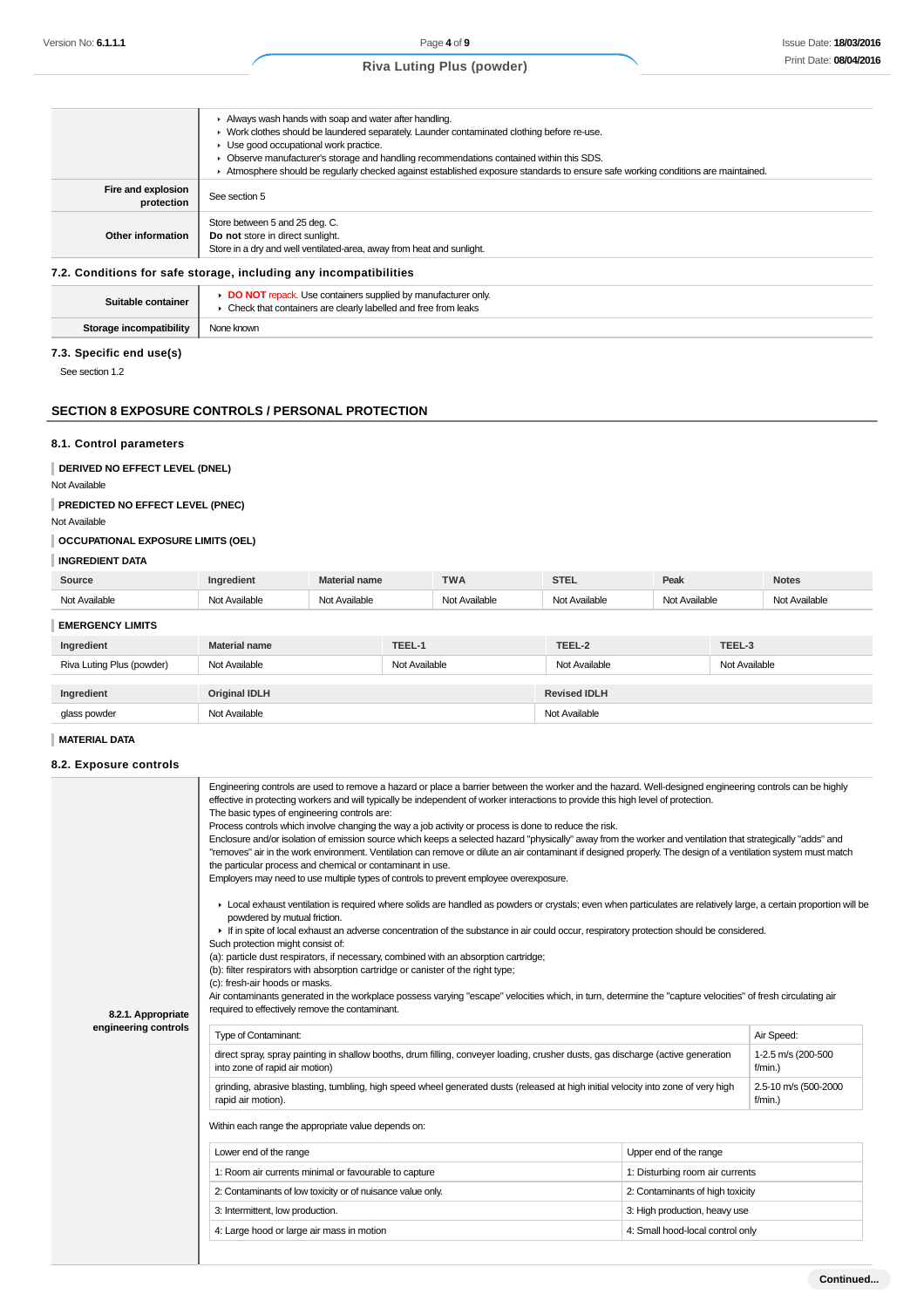|                              | Simple theory shows that air velocity falls rapidly with distance away from the opening of a simple extraction pipe. Velocity generally decreases with the square<br>of distance from the extraction point (in simple cases). Therefore the air speed at the extraction point should be adjusted, accordingly, after reference to<br>distance from the contaminating source. The air velocity at the extraction fan, for example, should be a minimum of 4-10 m/s (800-2000 f/min) for extraction of<br>crusher dusts generated 2 metres distant from the extraction point. Other mechanical considerations, producing performance deficits within the extraction<br>apparatus, make it essential that theoretical air velocities are multiplied by factors of 10 or more when extraction systems are installed or used.                                                                                                                                     |
|------------------------------|--------------------------------------------------------------------------------------------------------------------------------------------------------------------------------------------------------------------------------------------------------------------------------------------------------------------------------------------------------------------------------------------------------------------------------------------------------------------------------------------------------------------------------------------------------------------------------------------------------------------------------------------------------------------------------------------------------------------------------------------------------------------------------------------------------------------------------------------------------------------------------------------------------------------------------------------------------------|
| 8.2.2. Personal protection   |                                                                                                                                                                                                                                                                                                                                                                                                                                                                                                                                                                                                                                                                                                                                                                                                                                                                                                                                                              |
| Eye and face protection      | Safety glasses with side shields.<br>Chemical goggles.<br>► Contact lenses may pose a special hazard; soft contact lenses may absorb and concentrate irritants. A written policy document, describing the wearing of<br>lenses or restrictions on use, should be created for each workplace or task. This should include a review of lens absorption and adsorption for the class of<br>chemicals in use and an account of injury experience. Medical and first-aid personnel should be trained in their removal and suitable equipment should be<br>readily available. In the event of chemical exposure, begin eye irrigation immediately and remove contact lens as soon as practicable. Lens should be removed<br>at the first signs of eye redness or irritation - lens should be removed in a clean environment only after workers have washed hands thoroughly. [CDC NIOSH<br>Current Intelligence Bulletin 59], [AS/NZS 1336 or national equivalent] |
| <b>Skin protection</b>       | See Hand protection below                                                                                                                                                                                                                                                                                                                                                                                                                                                                                                                                                                                                                                                                                                                                                                                                                                                                                                                                    |
| <b>Hands/feet protection</b> | ▶ Wear chemical protective gloves, e.g. PVC.<br>▶ Wear safety footwear or safety gumboots, e.g. Rubber<br>Rubber Gloves                                                                                                                                                                                                                                                                                                                                                                                                                                                                                                                                                                                                                                                                                                                                                                                                                                      |
| <b>Body protection</b>       | See Other protection below                                                                                                                                                                                                                                                                                                                                                                                                                                                                                                                                                                                                                                                                                                                                                                                                                                                                                                                                   |
| Other protection             | No special equipment needed when handling small quantities.<br>OTHERWISE:<br>$\triangleright$ Overalls.<br>▶ Barrier cream.<br>Eyewash unit.                                                                                                                                                                                                                                                                                                                                                                                                                                                                                                                                                                                                                                                                                                                                                                                                                 |
| <b>Thermal hazards</b>       | Not Available                                                                                                                                                                                                                                                                                                                                                                                                                                                                                                                                                                                                                                                                                                                                                                                                                                                                                                                                                |

#### **Respiratory protection**

Particulate. (AS/NZS 1716 & 1715, EN 143:000 & 149:001, ANSI Z88 or national equivalent)

| <b>Required Minimum Protection Factor</b> | <b>Half-Face Respirator</b> | <b>Full-Face Respirator</b> | <b>Powered Air Respirator</b> |
|-------------------------------------------|-----------------------------|-----------------------------|-------------------------------|
| up to $10 \times ES$                      | <b>P1</b><br>Air-line*      |                             | PAPR-P1                       |
| up to $50 \times ES$                      | Air-line**                  | P <sub>2</sub>              | PAPR-P2                       |
| up to $100 \times ES$                     | -                           | P <sub>3</sub>              |                               |
|                                           |                             | Air-line*                   |                               |
| $100 + x ES$                              |                             | Air-line**                  | PAPR-P3                       |

\* - Negative pressure demand \*\* - Continuous flow

A(All classes) = Organic vapours, B AUS or B1 = Acid gasses, B2 = Acid gas or hydrogen cyanide(HCN), B3 = Acid gas or hydrogen cyanide(HCN), E = Sulfur dioxide(SO2), G = Agricultural chemicals, K = Ammonia(NH3), Hg = Mercury, NO = Oxides of nitrogen, MB = Methyl bromide, AX = Low boiling point organic compounds(below 65 degC)

#### **8.2.3. Environmental exposure controls**

See section 12

### **SECTION 9 PHYSICAL AND CHEMICAL PROPERTIES**

## **9.1. Information on basic physical and chemical properties**

| Appearance                                      | Fine white odourless powder, insoluble in water. |                                                   |                |  |  |
|-------------------------------------------------|--------------------------------------------------|---------------------------------------------------|----------------|--|--|
|                                                 |                                                  |                                                   |                |  |  |
| <b>Physical state</b>                           | <b>Divided Solid</b>                             | Relative density (Water = 1)                      | Not Available  |  |  |
| Odour                                           | Not Available                                    | <b>Partition coefficient</b><br>n-octanol / water | Not Available  |  |  |
| Odour threshold                                 | Not Available                                    | Auto-ignition temperature<br>$(^{\circ}C)$        | Not Available  |  |  |
| pH (as supplied)                                | Not Available                                    | Decomposition<br>temperature                      | Not Available  |  |  |
| Melting point / freezing<br>point (°C)          | Not Available                                    | <b>Viscosity (cSt)</b>                            | Not Available  |  |  |
| Initial boiling point and<br>boiling range (°C) | Not Available                                    | Molecular weight (g/mol)                          | Not Applicable |  |  |
| Flash point (°C)                                | Not Available                                    | <b>Taste</b>                                      | Not Available  |  |  |
| <b>Evaporation rate</b>                         | Not Available                                    | <b>Explosive properties</b>                       | Not Available  |  |  |
| Flammability                                    | Not Available                                    | <b>Oxidising properties</b>                       | Not Available  |  |  |
| <b>Upper Explosive Limit (%)</b>                | Not Available                                    | Surface Tension (dyn/cm or<br>mN/m)               | Not Applicable |  |  |
| Lower Explosive Limit (%)                       | Not Available                                    | <b>Volatile Component (%vol)</b>                  | Not Available  |  |  |
| Vapour pressure (kPa)                           | Not Available                                    | Gas group                                         | Not Available  |  |  |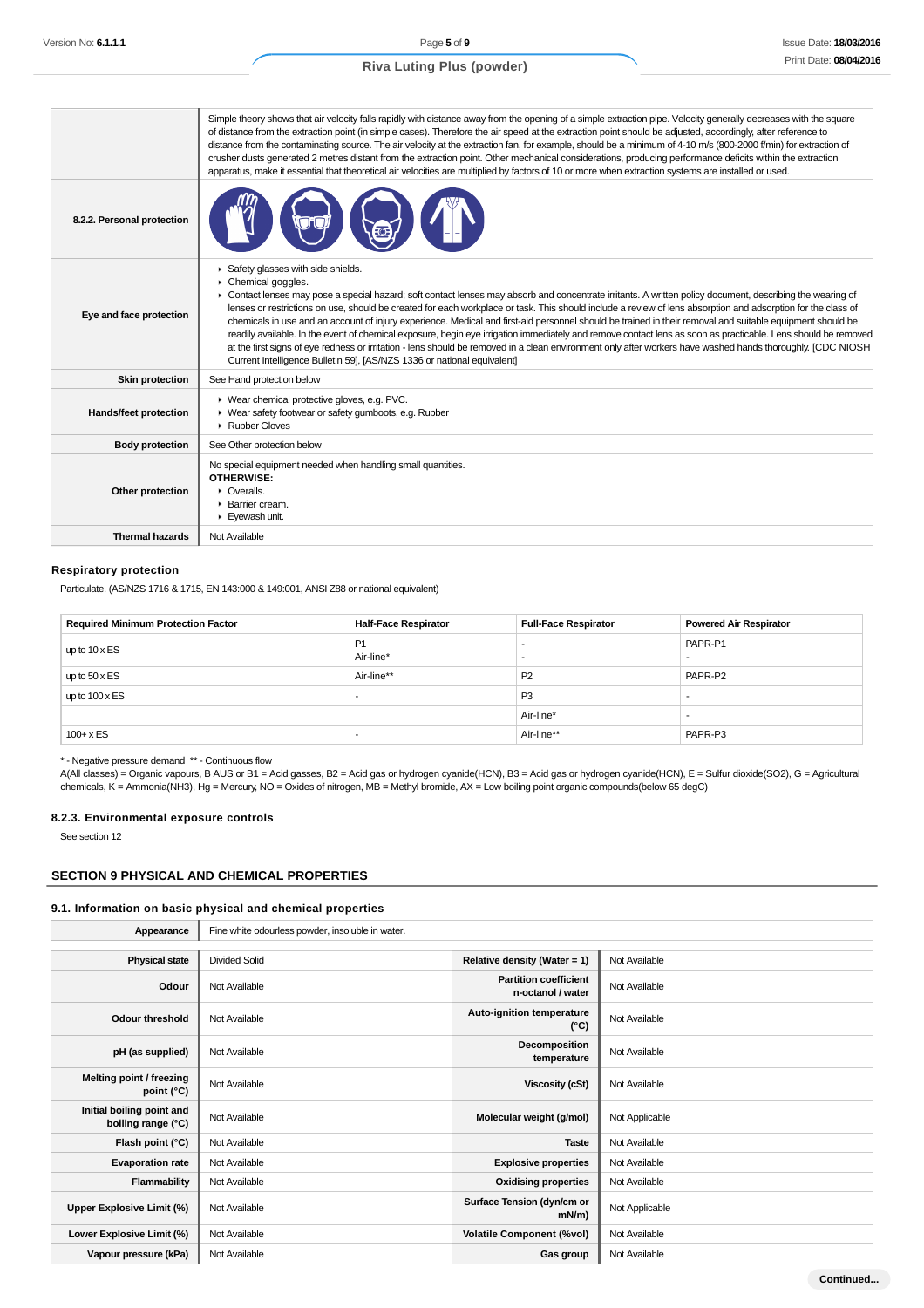| Solubility in water (g/L)                     | Immiscible | <b>pH</b> as a solution $(1\%)$ Not Available |               |
|-----------------------------------------------|------------|-----------------------------------------------|---------------|
| <b>Vapour density (Air = 1)</b> Not Available |            | VOC g/L                                       | Not Available |

### **9.2. Other information**

Not Available

## **SECTION 10 STABILITY AND REACTIVITY**

| 10.1. Reactivity                            | See section 7.2                                                                                                                      |
|---------------------------------------------|--------------------------------------------------------------------------------------------------------------------------------------|
| 10.2. Chemical stability                    | • Unstable in the presence of incompatible materials.<br>▶ Product is considered stable.<br>Hazardous polymerisation will not occur. |
| 10.3. Possibility of<br>hazardous reactions | See section 7.2                                                                                                                      |
| 10.4. Conditions to avoid                   | See section 7.2                                                                                                                      |
| 10.5. Incompatible materials                | See section 7.2                                                                                                                      |
| 10.6. Hazardous<br>decomposition products   | See section 5.3                                                                                                                      |

## **SECTION 11 TOXICOLOGICAL INFORMATION**

#### **11.1. Information on toxicological effects**

| Inhaled                                 | Limited evidence or practical experience suggests that the material may produce irritation of the respiratory system, in a significant number of individuals,<br>following inhalation. In contrast to most organs, the lung is able to respond to a chemical insult by first removing or neutralising the irritant and then repairing<br>the damage. The repair process, which initially evolved to protect mammalian lungs from foreign matter and antigens, may however, produce further lung<br>damage resulting in the impairment of gas exchange, the primary function of the lungs. Respiratory tract irritation often results in an inflammatory response<br>involving the recruitment and activation of many cell types, mainly derived from the vascular system.                                                                                                                                                                                                                                                                                                                                                                                                                                                                                                                                                     |                               |   |  |
|-----------------------------------------|-------------------------------------------------------------------------------------------------------------------------------------------------------------------------------------------------------------------------------------------------------------------------------------------------------------------------------------------------------------------------------------------------------------------------------------------------------------------------------------------------------------------------------------------------------------------------------------------------------------------------------------------------------------------------------------------------------------------------------------------------------------------------------------------------------------------------------------------------------------------------------------------------------------------------------------------------------------------------------------------------------------------------------------------------------------------------------------------------------------------------------------------------------------------------------------------------------------------------------------------------------------------------------------------------------------------------------|-------------------------------|---|--|
| Ingestion                               | Accidental ingestion of the material may be damaging to the health of the individual.                                                                                                                                                                                                                                                                                                                                                                                                                                                                                                                                                                                                                                                                                                                                                                                                                                                                                                                                                                                                                                                                                                                                                                                                                                         |                               |   |  |
| <b>Skin Contact</b>                     | Limited evidence exists, or practical experience predicts, that the material either produces inflammation of the skin in a substantial number of individuals<br>following direct contact, and/or produces significant inflammation when applied to the healthy intact skin of animals, for up to four hours, such inflammation<br>being present twenty-four hours or more after the end of the exposure period. Skin irritation may also be present after prolonged or repeated exposure; this may<br>result in a form of contact dermatitis (nonallergic). The dermatitis is often characterised by skin redness (erythema) and swelling (oedema) which may<br>progress to blistering (vesiculation), scaling and thickening of the epidermis. At the microscopic level there may be intercellular oedema of the spongy layer of<br>the skin (spongiosis) and intracellular oedema of the epidermis.<br>The material may accentuate any pre-existing dermatitis condition<br>Open cuts, abraded or irritated skin should not be exposed to this material<br>Entry into the blood-stream through, for example, cuts, abrasions, puncture wounds or lesions, may produce systemic injury with harmful effects. Examine the<br>skin prior to the use of the material and ensure that any external damage is suitably protected. |                               |   |  |
| Eye                                     | Limited evidence exists, or practical experience suggests, that the material may cause eye irritation in a substantial number of individuals and/or is expected to<br>produce significant ocular lesions which are present twenty-four hours or more after instillation into the eye(s) of experimental animals. Repeated or prolonged<br>eye contact may cause inflammation characterised by temporary redness (similar to windburn) of the conjunctiva (conjunctivitis); temporary impairment of vision<br>and/or other transient eye damage/ulceration may occur.                                                                                                                                                                                                                                                                                                                                                                                                                                                                                                                                                                                                                                                                                                                                                          |                               |   |  |
| Chronic                                 | Long-term exposure to respiratory irritants may result in disease of the airways involving difficult breathing and related systemic problems.<br>Limited evidence suggests that repeated or long-term occupational exposure may produce cumulative health effects involving organs or biochemical systems.<br>Long term exposure to high dust concentrations may cause changes in lung function (i.e. pneumoconiosis) caused by particles less than 0.5 micron<br>penetrating and remaining in the lung. A prime symptom is breathlessness. Lung shadows show on X-ray.                                                                                                                                                                                                                                                                                                                                                                                                                                                                                                                                                                                                                                                                                                                                                       |                               |   |  |
|                                         |                                                                                                                                                                                                                                                                                                                                                                                                                                                                                                                                                                                                                                                                                                                                                                                                                                                                                                                                                                                                                                                                                                                                                                                                                                                                                                                               |                               |   |  |
| <b>Riva Luting Plus (powder)</b>        | <b>TOXICITY</b>                                                                                                                                                                                                                                                                                                                                                                                                                                                                                                                                                                                                                                                                                                                                                                                                                                                                                                                                                                                                                                                                                                                                                                                                                                                                                                               | <b>IRRITATION</b>             |   |  |
|                                         | Not Available                                                                                                                                                                                                                                                                                                                                                                                                                                                                                                                                                                                                                                                                                                                                                                                                                                                                                                                                                                                                                                                                                                                                                                                                                                                                                                                 | Not Available                 |   |  |
| Legend:                                 | 1. Value obtained from Europe ECHA Registered Substances - Acute toxicity 2.* Value obtained from manufacturer's SDS. Unless otherwise specified data<br>extracted from RTECS - Register of Toxic Effect of chemical Substances                                                                                                                                                                                                                                                                                                                                                                                                                                                                                                                                                                                                                                                                                                                                                                                                                                                                                                                                                                                                                                                                                               |                               |   |  |
|                                         |                                                                                                                                                                                                                                                                                                                                                                                                                                                                                                                                                                                                                                                                                                                                                                                                                                                                                                                                                                                                                                                                                                                                                                                                                                                                                                                               |                               |   |  |
| <b>Acute Toxicity</b>                   | $\circ$                                                                                                                                                                                                                                                                                                                                                                                                                                                                                                                                                                                                                                                                                                                                                                                                                                                                                                                                                                                                                                                                                                                                                                                                                                                                                                                       | Carcinogenicity               | O |  |
| <b>Skin Irritation/Corrosion</b>        | $\circ$                                                                                                                                                                                                                                                                                                                                                                                                                                                                                                                                                                                                                                                                                                                                                                                                                                                                                                                                                                                                                                                                                                                                                                                                                                                                                                                       | Reproductivity                | ◎ |  |
| <b>Serious Eye</b><br>Damage/Irritation | ◎                                                                                                                                                                                                                                                                                                                                                                                                                                                                                                                                                                                                                                                                                                                                                                                                                                                                                                                                                                                                                                                                                                                                                                                                                                                                                                                             | <b>STOT - Single Exposure</b> | ◎ |  |

**Legend:**  $\mathsf{X}$  - Data available but does not fill the criteria for classification<br> $\mathsf{Y}$  - Data required to make classification available

 $\bigcirc$  – Data Not Available to make classification

 $\circlearrowright$  $\odot$ 

### **SECTION 12 ECOLOGICAL INFORMATION**

**Respiratory or Skin**

## **12.1. Toxicity**

| Ingredient           | Endpoint       | <b>Test Duration (hr)</b> | Species        | Value          | <b>Source</b>  |
|----------------------|----------------|---------------------------|----------------|----------------|----------------|
| <b>Not Available</b> | Not Applicable | Not Applicable            | Not Applicable | Not Applicable | Not Applicable |

**STOT - Repeated Exposure** 

**Mutagenicity Aspiration Hazard**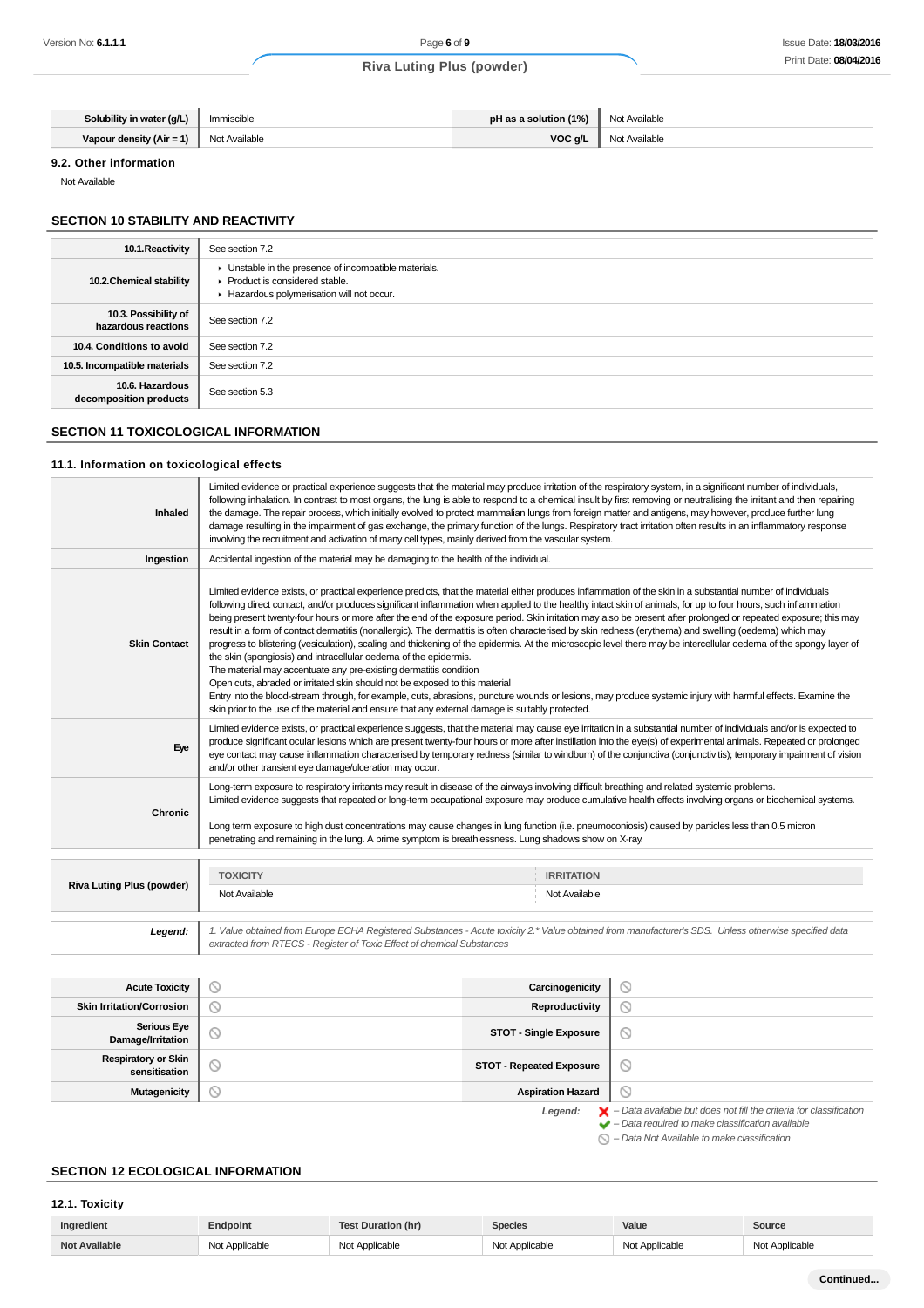**Legend:** Extracted from 1. IUCLID Toxicity Data 2. Europe ECHA Registered Substances - Ecotoxicological Information - Aquatic Toxicity 3. EPIWIN Suite V3.12 -

Aquatic Toxicity Data (Estimated) 4. US EPA, Ecotox database - Aquatic Toxicity Data 5. ECETOC Aquatic Hazard Assessment Data 6. NITE (Japan) - Bioconcentration Data 7. METI (Japan) - Bioconcentration Data 8. Vendor Data

### **DO NOT** discharge into sewer or waterways.

### **12.2. Persistence and degradability**

| Ingredient | Persistence: Water/Soil               | Persistence: Air                      |
|------------|---------------------------------------|---------------------------------------|
|            | No Data available for all ingredients | No Data available for all ingredients |

#### **12.3. Bioaccumulative potential**

| Ingredient | <b>Bioaccumulation</b>                |
|------------|---------------------------------------|
|            | No Data available for all ingredients |

### **12.4. Mobility in soil**

| Ingredient | <b>Mobility</b>                       |
|------------|---------------------------------------|
|            | No Data available for all ingredients |

#### **12.5.Results of PBT and vPvB assessment**

| Relevant available data | Not Available | Not Available | Not Available |
|-------------------------|---------------|---------------|---------------|
| PBT Criteria fulfilled? | Not Available | Not Available | Not Available |

#### **12.6. Other adverse effects**

No data available

### **SECTION 13 DISPOSAL CONSIDERATIONS**

### **13.1. Waste treatment methods**

| <b>Product / Packaging</b><br>disposal | DO NOT allow wash water from cleaning or process equipment to enter drains.<br>It may be necessary to collect all wash water for treatment before disposal.<br>In all cases disposal to sewer may be subject to local laws and regulations and these should be considered first.<br>• Where in doubt contact the responsible authority.<br>Consult State Land Waste Management Authority for disposal.<br>Bury residue in an authorised landfill. |
|----------------------------------------|---------------------------------------------------------------------------------------------------------------------------------------------------------------------------------------------------------------------------------------------------------------------------------------------------------------------------------------------------------------------------------------------------------------------------------------------------|
| Waste treatment options                | Not Available                                                                                                                                                                                                                                                                                                                                                                                                                                     |
| Sewage disposal options                | Not Available                                                                                                                                                                                                                                                                                                                                                                                                                                     |

#### **SECTION 14 TRANSPORT INFORMATION**

| <b>Labels Required</b>                |                                                                                                                        |                                                                                        |
|---------------------------------------|------------------------------------------------------------------------------------------------------------------------|----------------------------------------------------------------------------------------|
| <b>Marine Pollutant</b>               | <b>NO</b>                                                                                                              |                                                                                        |
|                                       |                                                                                                                        | Land transport (ADR): NOT REGULATED FOR TRANSPORT OF DANGEROUS GOODS                   |
| 14.1.UN number                        | Not Applicable                                                                                                         |                                                                                        |
| 14.2. Packing group                   | Not Applicable                                                                                                         |                                                                                        |
| 14.3.UN proper shipping<br>name       | Not Applicable                                                                                                         |                                                                                        |
| 14.4. Environmental hazard            | Not Applicable                                                                                                         |                                                                                        |
| 14.5. Transport hazard<br>class(es)   | Class<br>Not Applicable<br>Subrisk<br>Not Applicable                                                                   |                                                                                        |
| 14.6. Special precautions for<br>user | Hazard identification (Kemler)<br><b>Classification code</b><br>Hazard Label<br>Special provisions<br>Limited quantity | Not Applicable<br>Not Applicable<br>Not Applicable<br>Not Applicable<br>Not Applicable |

## **Air transport (ICAO-IATA / DGR): NOT REGULATED FOR TRANSPORT OF DANGEROUS GOODS**

| 14.1. UN number                  | Not Applicable |
|----------------------------------|----------------|
| 14.2. Packing group              | Not Applicable |
| 14.3. UN proper shipping<br>name | Not Applicable |
| 14.4. Environmental hazard       | Not Applicable |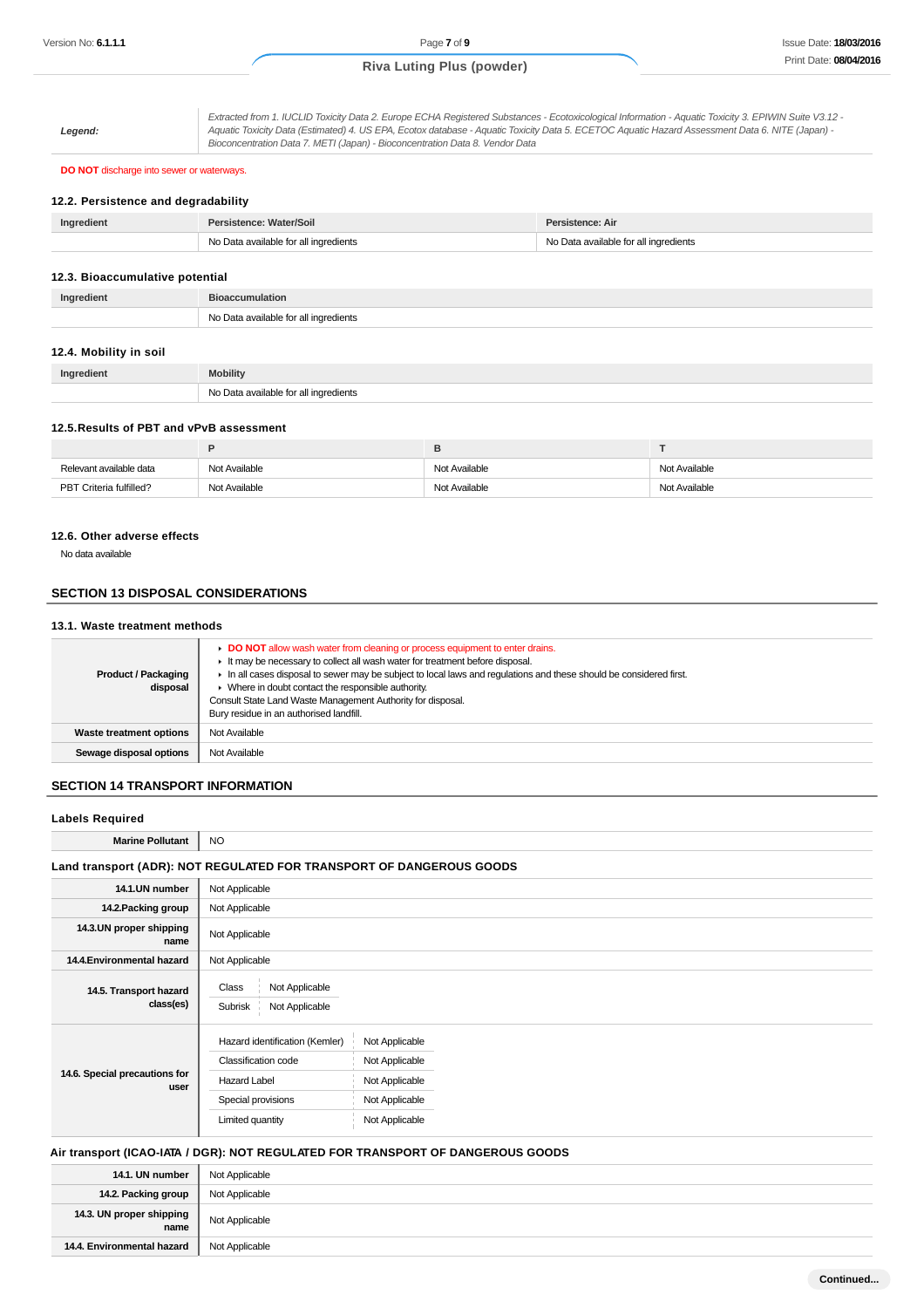| 14.5. Transport hazard<br>class(es)   | <b>ICAO/IATA Class</b><br>Not Applicable<br><b>ICAO / IATA Subrisk</b><br>Not Applicable<br>Not Applicable<br><b>ERG Code</b> |                |
|---------------------------------------|-------------------------------------------------------------------------------------------------------------------------------|----------------|
| 14.6. Special precautions for<br>user | Special provisions                                                                                                            | Not Applicable |
|                                       | Cargo Only Packing Instructions                                                                                               | Not Applicable |
|                                       | Cargo Only Maximum Qty / Pack                                                                                                 | Not Applicable |
|                                       | Passenger and Cargo Packing Instructions                                                                                      | Not Applicable |
|                                       | Passenger and Cargo Maximum Qty / Pack                                                                                        | Not Applicable |
|                                       | Passenger and Cargo Limited Quantity Packing Instructions                                                                     | Not Applicable |
|                                       | Passenger and Cargo Limited Maximum Qty / Pack                                                                                | Not Applicable |

#### **Sea transport (IMDG-Code / GGVSee): NOT REGULATED FOR TRANSPORT OF DANGEROUS GOODS**

ı

| 14.1. UN number                       | Not Applicable                                                                                                             |  |
|---------------------------------------|----------------------------------------------------------------------------------------------------------------------------|--|
| 14.2. Packing group                   | Not Applicable                                                                                                             |  |
| 14.3. UN proper shipping<br>name      | Not Applicable                                                                                                             |  |
| 14.4. Environmental hazard            | Not Applicable                                                                                                             |  |
| 14.5. Transport hazard<br>class(es)   | <b>IMDG Class</b><br>Not Applicable<br><b>IMDG Subrisk</b><br>Not Applicable                                               |  |
| 14.6. Special precautions for<br>user | Not Applicable<br><b>EMS Number</b><br>Special provisions<br>Not Applicable<br><b>Limited Quantities</b><br>Not Applicable |  |

### **Inland waterways transport (ADN): NOT REGULATED FOR TRANSPORT OF DANGEROUS GOODS**

| 14.1. UN number                       | Not Applicable                                                                                                                                                                                     |  |
|---------------------------------------|----------------------------------------------------------------------------------------------------------------------------------------------------------------------------------------------------|--|
| 14.2. Packing group                   | Not Applicable                                                                                                                                                                                     |  |
| 14.3. UN proper shipping<br>name      | Not Applicable                                                                                                                                                                                     |  |
| 14.4. Environmental hazard            | Not Applicable                                                                                                                                                                                     |  |
| 14.5. Transport hazard<br>class(es)   | Not Applicable<br>Not Applicable                                                                                                                                                                   |  |
| 14.6. Special precautions for<br>user | Classification code<br>Not Applicable<br>Special provisions<br>Not Applicable<br>Not Applicable<br>Limited quantity<br>Equipment required<br>Not Applicable<br>Not Applicable<br>Fire cones number |  |

#### **Transport in bulk according to Annex II of MARPOL and the IBC code**

Not Applicable

## **SECTION 15 REGULATORY INFORMATION**

#### **15.1. Safety, health and environmental regulations / legislation specific for the substance or mixture**

This safety data sheet is in compliance with the following EU legislation and its adaptations - as far as applicable -: 67/548/EEC, 1999/45/EC, 98/24/EC, 92/85/EC, 94/33/EC, 91/689/EEC, 1999/13/EC, Commission Regulation (EU) 2015/830, Regulation (EC) No 1272/2008 and their amendments as well as the following British legislation: - The Control of Substances Hazardous to Health Regulations (COSHH) 2002 - COSHH Essentials - The Management of Health and Safety at Work Regulations 1999

#### **15.2. Chemical safety assessment**

For further information please look at the Chemical Safety Assessment and Exposure Scenarios prepared by your Supply Chain if available.

#### **ECHA SUMMARY**

| <b>National Inventory</b>               | <b>Status</b> |
|-----------------------------------------|---------------|
| Australia - AICS                        | $\checkmark$  |
| Canada - DSL                            | $\checkmark$  |
| Canada - NDSL                           | $\checkmark$  |
| China - IECSC                           | $\checkmark$  |
| Europe - EINEC / ELINCS /<br><b>NLP</b> | $\checkmark$  |
| Japan - ENCS                            | $\checkmark$  |